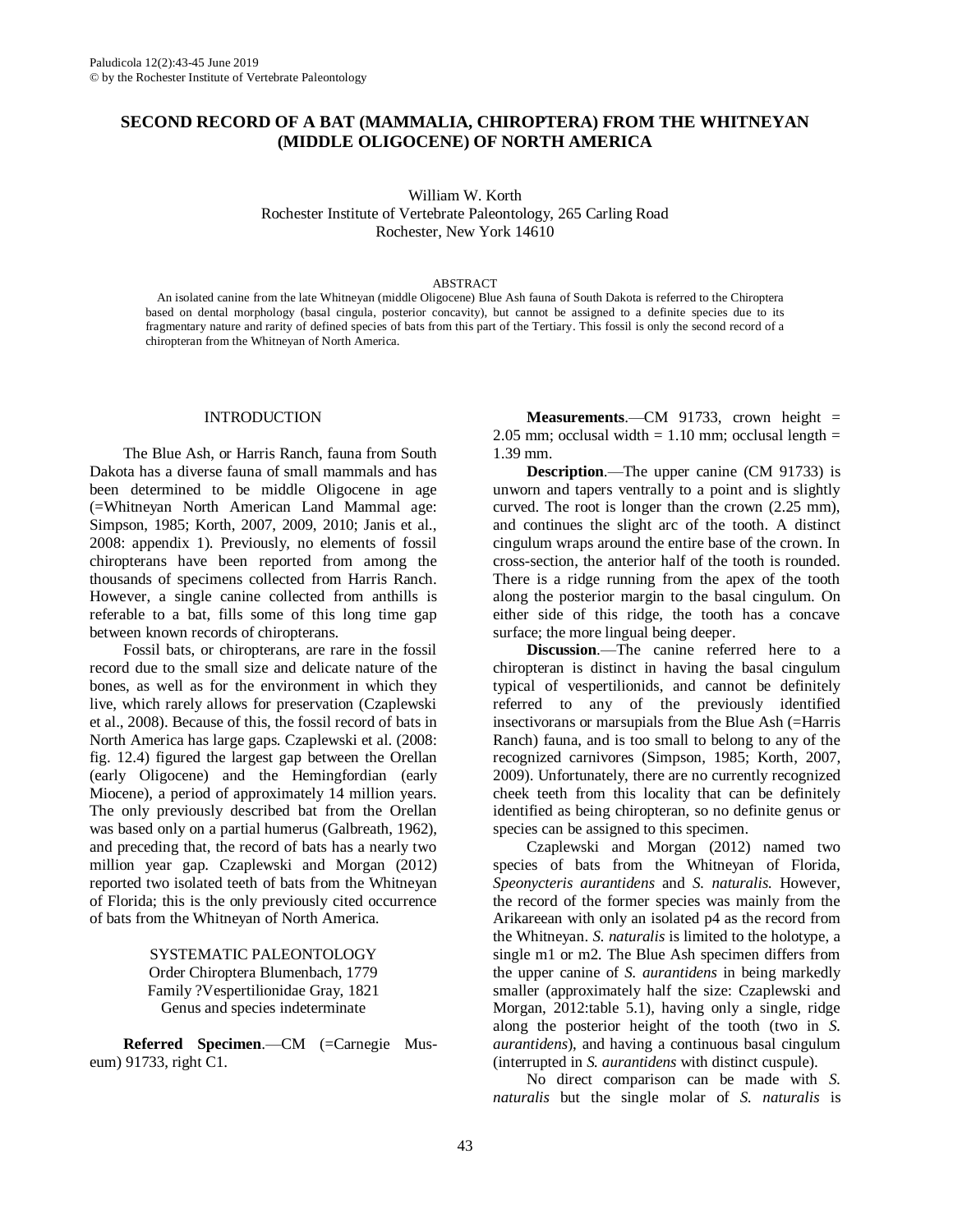approximately two-thirds the size of that of *S, aurantidens*; not proportionally as small as the Blue Ash canine is to the canine of *S. aurantidens*.

Ostrander (1987) identified a bat from the Chadronian of Nebraska as ?*Stehlinia* Revilliod, 1919, a genus known elsewhere from the Eocene and Oligocene of Europe (Smith et al., 2012). The Blue Ash canine differs from those of European *Stehlinia* that have a deep longitudinal groove down the anterior face of the crown not present the Blue Ash canine.



Figure 1. Canine of indeterminate chiropteran from Blue Ash fauna, South Dakota, CM 91733, right C1. A, occlusal view (anterior to top of page). B, lateral view. C, medial view. \_\_\_\_\_\_\_\_\_\_\_\_\_\_\_\_\_\_\_\_\_\_\_\_\_\_\_\_\_\_\_\_\_\_\_\_\_\_\_\_\_\_\_\_

## **CONCLUSIONS**

Previously, only two specimens of chiropterans have been described from the Whitneyan (middle Oligocene) of North America. The Blue Ash specimen cannot be referred to either of these based on size and morphology (see above discussion).

The only named species of chiropteran from the Oligocene of the Great Plains is the Orellan *Oligomyotis casementi* Galbreath, 1962, that was based entirely on one limb bone. Czaplewski et al. (1999) described and figured specimens of bats from the early Arikareean (latest Oligocene) of Nebraska. They were unable to specifically identify their Arikareean specimens even though the sample included several dentaries with cheek teeth because of the paucity of bats in the fossils record and the lack of association between the dental elements and the limb elements. These latter specimens were identified only as "?*Oligomyotis* or *?Myotis*" and are smaller than the species from Florida, likely near that of the Blue Ash specimen (Czaplewski et al. 1999: table 1), but no upper canines were reported, so no direct comparisons can be made.

Recently, Person (2015: fig. 7) figured a maxilla of a chiropteran with P4-M3 from the Whitneyan of southwestern North Dakota (see Korth et al. 2019 for age determination) but did not describe the material. The canine described here from the southwestern South Dakota is of a similar age and size to the cheek teeth from North Dakota, but these specimens cannot be directly associated.

## ACKNOWLEDGMENTS

Specimen described was loaned for study by the Section of Vertebrate Paleontology, Carnegie Museum of Natural History. Critical review and significant help in the discussion and comparison of bat material was given by N.J. Czaplewski. Lab space and materials provided by the Chemistry Department, Nazareth College (Rochester, NY).

## **REFERENCES**

- Blumenbach, J.F. 1779. Handbuch der Naturgeschichte. Johann Christian Dieterich, Göttigen.
- Czaplewski, N.J., G.S. Morgan, and S.A. McLeod. 2008. Chiroptera. Pp. 174-197, in C.M. Janis, G.F. Gunnell and M.D. Uhen (eds.), Evolution of the Tertiary Mammals of North America, Volume 2: Small Mammals, Xenarthrans, and Marine Mammals. Cambridge University Press, New York.
- Czaplewski, N.J., B.E. Bailey, and R.G. Corner. 1999. Tertiary bats (Mammalia: Chiroptera) from northern Nebraska. Transactions of the Nebraska Academy of Sciences 25:83-93.
- Czaplewski, N.J., and G.S. Morgan. 2012. New basal noctilionoid bats (Mammalia: Chiroptera) from the Oligocene of subtropical North America. Pp. 162-209 in G. F. Gunnell and N. B. Simmons (eds.) Evolutionary History of Bats: Fossils, Molecules and Morphology. Cambridge, Cambridge University Press.
- Galbreath, E.C. 1962. A new myotid bat from the middle Oligocene of northeastern Colorado. Transaction of the Kansas Academy of Science 65:448-451.
- Gray, J.E. 1821. On the natural arrangement of vertebrose animals. London Medical Repository, Monthly Journal and Review 15:296-311.
- Janis, C.M., G.F. Gunnell, and M.D. Uhen. Evolution of the Tertiary Mammals of North America, Volume 2: Small Mammals, Xenarthrans, and Marine Mammals. Cambridge University Press, New York.
- Korth, W.W. 2007. Mammals from the Blue Ash local fauna (late Oligocene), South Dakota,